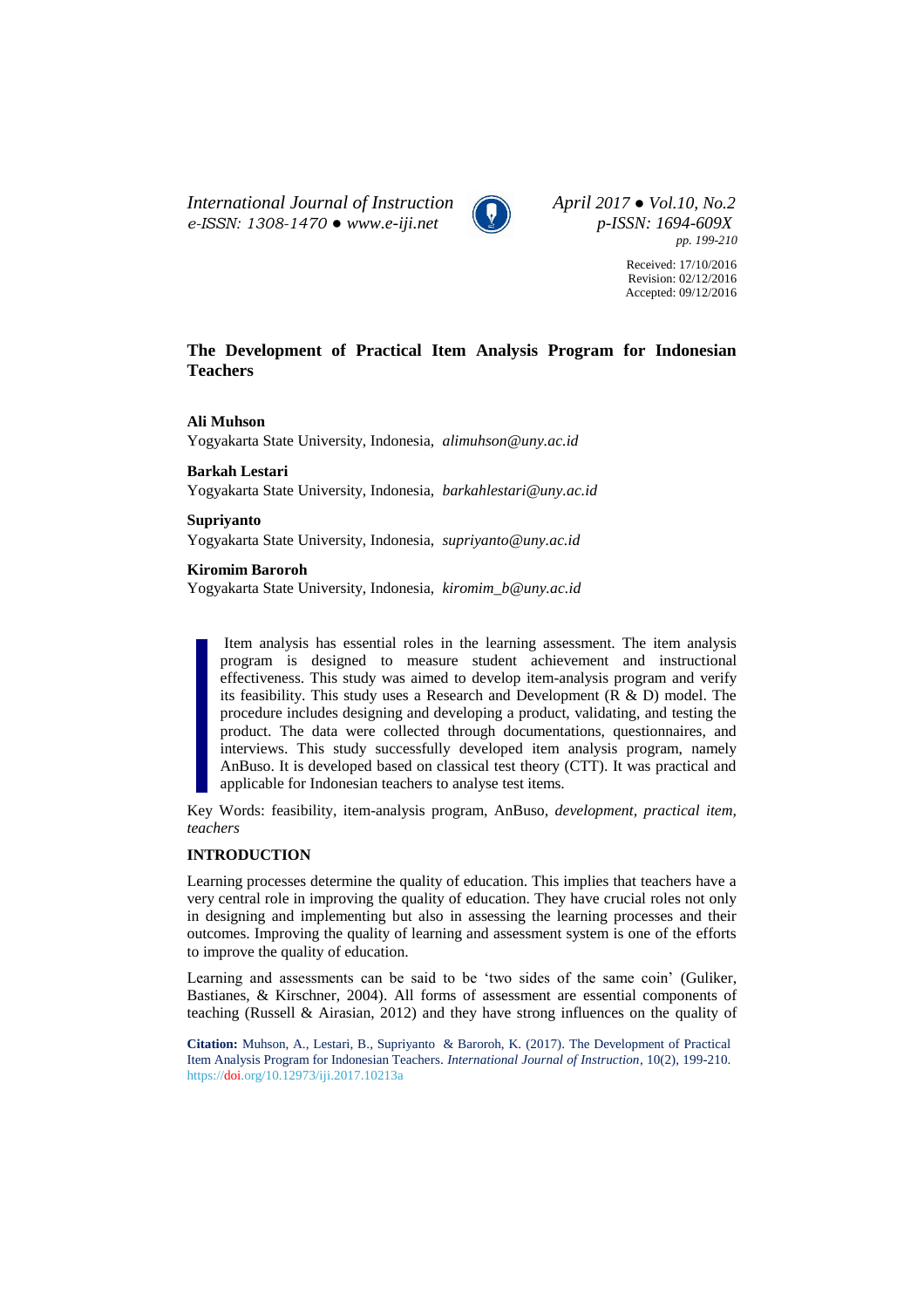learning (Raymond, Homer, Smith, & Gray, 2012). Assessments involve not only finding out what students have learned but also improving the processes of learning and teaching (Bers, 2008). This implies that assessments have essential roles in improving not only the learning processes but also the learning outcomes. Good assessments will encourage teachers to determine appropriate instructional strategies and motivate students to study harder.

An assessment is a process of gathering evidence of student learning to inform instructional decisions (Stiggins  $\&$  Chappuis, 2012). It means that teachers have to gather accurate evidence of the achievements of their students as the quality and impacts of their instructional decisions depend on it. The development of assessment instruments should therefore measure all aspects of learning objectives. Good students should attain better scores than the poor ones.

The implementation of the new curriculum, known as the 2013 curriculum, in the secondary education levels in Indonesia is facing many problems (Republika, 2014), for example the difficulty of changing teachers' mind-set (Metronews, 2014; Tempo, 2013). A study reported that 87 percent of Indonesian teachers had difficulties in understanding the implementation of authentic assessments (Susilowati, 2013) as the assessment system includes too many aspects that must be measured (Tempo, 2014). It means that their ability to perform good assessments has to be improved.

An assessment is a systematic process of providing credible evidence of resources, implementation, and learning outcomes with the purpose of improving and developing effective instruction, programs, and services in higher education (Banta & Palomba, 2014). Thus, it is a process of gathering information about the students and in turn the information is employed to make instructional decisions and improve learning processes.

An assessment should be able to assess students' progress. Such information can be used as a basis for identifying the students' status in the group and determining the next steps of learning. Therefore, the assessment has to be able to assess their competence accurately. Assessments help teachers clarify the goals and the purposes of their teaching, create learning experiences in real-life contexts, and provide many different ways for students to demonstrate their abilities and skills (Darling-Hammond, 2014). Properly used assessment procedures can contribute directly to the improvement of learning, such as (1) clarifying the nature of the intended learning outcomes, (2) providing short-term goals to work toward, (3) providing feedback concerning learning progress, (4) providing information for overcoming learning difficulties and for selecting future learning experiences, and (5) identifying the next instructional goal (Miller, Linn, & Gronlund, 2009).

The purposes of assessments include establishing a classroom that supports learning, planning and conducting instruction, placing students, providing feedback, diagnosing student problems and disabilities, and summarizing and grading academic learning and progress (Russell & Airasian, 2012). Thus, assessments are used to monitor the learning progress, provide information as a basis for giving feedback, and improve learning.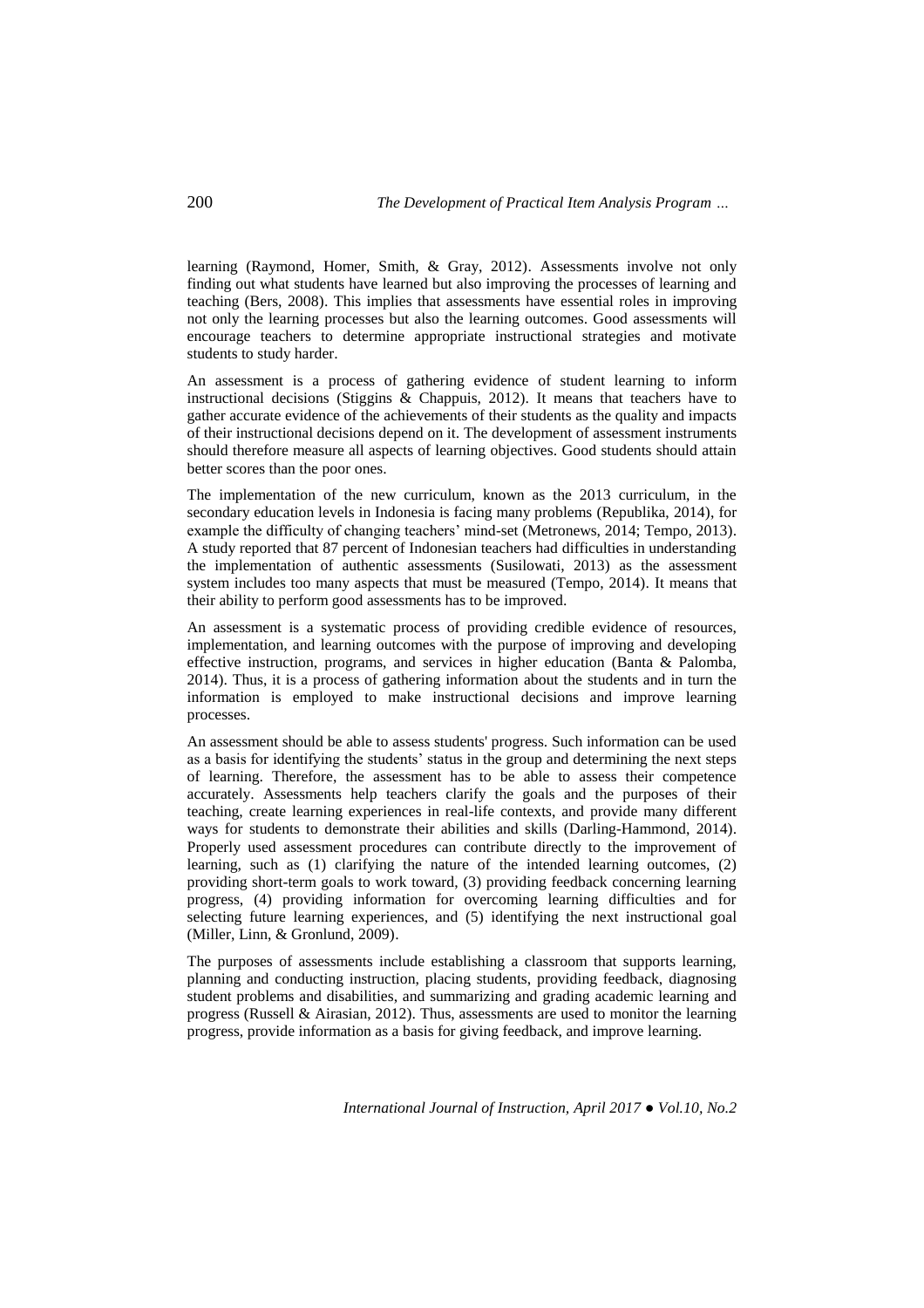To provide accurate information, assessments have to be based on several criteria, such as valid, reliable, competence focused, comprehensive, objective, and educative (Puskur, 2008). The three concepts—validity, reliability, and objectivity—have to do with the quality of the information obtained from tests or other assessment instruments or methods (Anderson, 2003; Kubiszyn & Borich, 2013). Thus, the validity and reliability are important parts of assessments to obtain appropriate and accurate information.

Item analyses play a somewhat more important role in the construct and predictive validation (Nunnally & Bernstein, 1994). Item analysis is the process of examining the students' responses to each test item, to judge the quality of the item (Mehrens & Lehmann, 1991). There are two approaches to analyze item for the test development, the Classical Test Theory (CTT) and Item Response Theory (IRT) (Crocker & Algina, 2008). They use difficulty level and discriminant index to determine the item quality. It means that the item analysis is an important process, which determines the validity of items and therefore it has an important role in identifying good items. The assessment results also provide accurate information about students' abilities therefore they can help teachers to identify which materials are difficult. The item analysis also provides information about the materials that have not been mastered by the students so that teachers can plan remedial activities. Based on the reasons it is necessary to develop practical program that can help teachers analyse items practically.

There are many software that develop to analyze item, based on either CTT or IRT, such as ITEMAN (Berk & Griesemer, 1976) based on CTT, and BILOG-MG, MULTILOG, PARSCALE and TESTFACT based on IRT (Croudace, Ploubidis, & Abbot, 2005). However, they have not been used optimally yet by Indonesian teachers because most software uses foreign languages which are difficult for them to understand. Some software is also less practical and applicable because it produces output with different formats. Therefore, it is necessary to develop more practical and applicable software that can cater for their needs. This present study aims to develop item analysis software or program that could be used by Indonesian teachers to prepare learning administration reports. It is named AnBuso. It is a program developed in Microsoft Excel. This program uses features, functions and formulas available on Microsoft Excel, so it only works with Microsoft Excel.

AnBuso is developed based on CTT. CTT has dominated the area of standardized testing and an advantage with CTT is relatively easy to interpret (Wiberg, 2004). CTT assumed that the observed score is seen as an estimate of the true scores plus/minus some unobservable measurement error (Allen & Yen, 1979; Crocker & Algina, 2008; Hambleton & Swaminathan, 1985).

CTT uses the difficulty level and discriminant index to determine the quality of the item. Item difficulty is the percentage of students who answer an item correctly. Generally, item difficulties of about .3 to .7 maximize the information the test provides about differences among examinees (Allen & Yen, 1979: 121; Kaplan & Saccuzzo, 2005: 170). Item discrimination refers to the ability of an item to differentiate among students. The item discrimination index provided by AnBuso is a Pearson Product Moment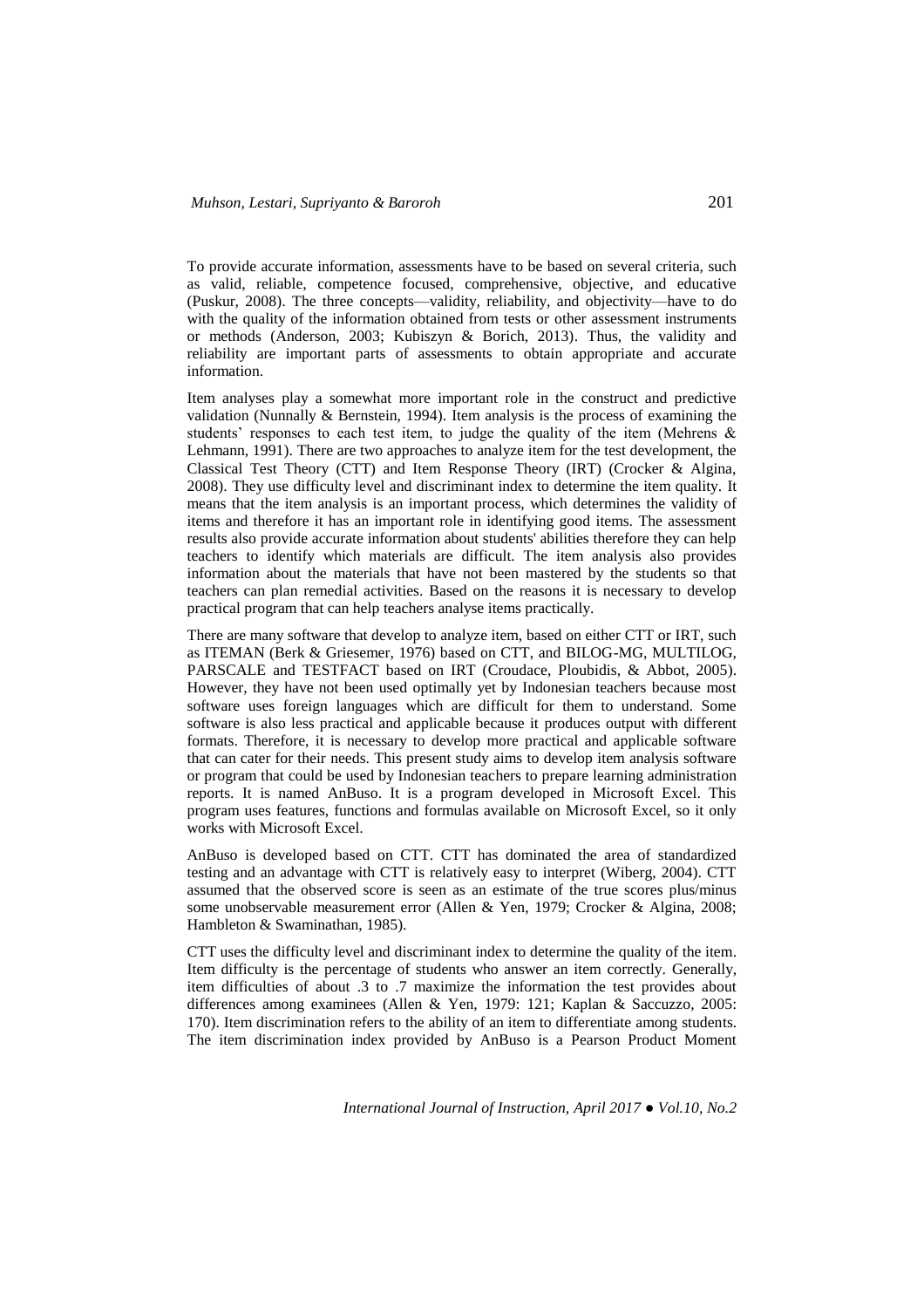correlation between item score and total scores. This index is the equivalent of a pointbiserial coefficient in this application. Arbitrary interpretations have been made on ranges of values of the point-biserial correlation. They range from Very Good items  $(>0.40)$ , Good items  $( $0.39, >0.30$ ), Fair/marginal items  $( $0.29, >0.20$ )$ , Non$ discriminating/poor items (<0.19, >0.00), Need attention (<0.00) (Alagumalai & Curtis, 2005: 8; Ebel & Frisbie, 1991: 232; Crocker & Algina, 2008: 315). It means that the item with correlation coefficient less than 0.2 has to be rejected. Based on these criteria, an item is considered good if it has difficulty index between 0.3 to 0.7 and item discriminant coefficient more than 0.2. AnBuso uses these criteria to judge a good or poor item.

## **METHOD**

This study uses a model of Research and Development (R & D). The procedure includes designing and developing a product, validating, and trying the product. A preliminary study was carried out to determine the ability and willingness of teachers to use item analysis and identify their real needs. The next step was designing a model of application program and its guidebook, which were validated by experts and revising them in order to obtain validated products.

The product validation was conducted using the Delphi method. This validation processes also involved some experts in education, measurements and computer programming. The testing of the trial products were conducted twice: limited and extended testing. The test was to obtain comprehensive information and input from users. The results show that all the instruments, the program and its guidebook are feasible to use although there are some suggestions for revision. The results of this test were also used to improve the quality of the products so that they are ready to be disseminated widely.

The study involved 65 respondents comprising teachers and school supervisors from five districts in Yogyakarta (DIY). Purposive sampling was carried out to select the respondents with computer literacy, especially the ability to operate Microsoft Excel program.

Observation, documentation, questionnaires, and interviews were employed to elicit the research data. Observation was conducted to obtain data or information about the teachers' ability to use the application program that has been developed. The data of instruments used to measure students' abilities, such as formative and summative tests were obtained by documentation techniques. The elicited documents took the forms of final examination tests, daily tests, remedial programs, and the results of the previous item analysis used by the teachers.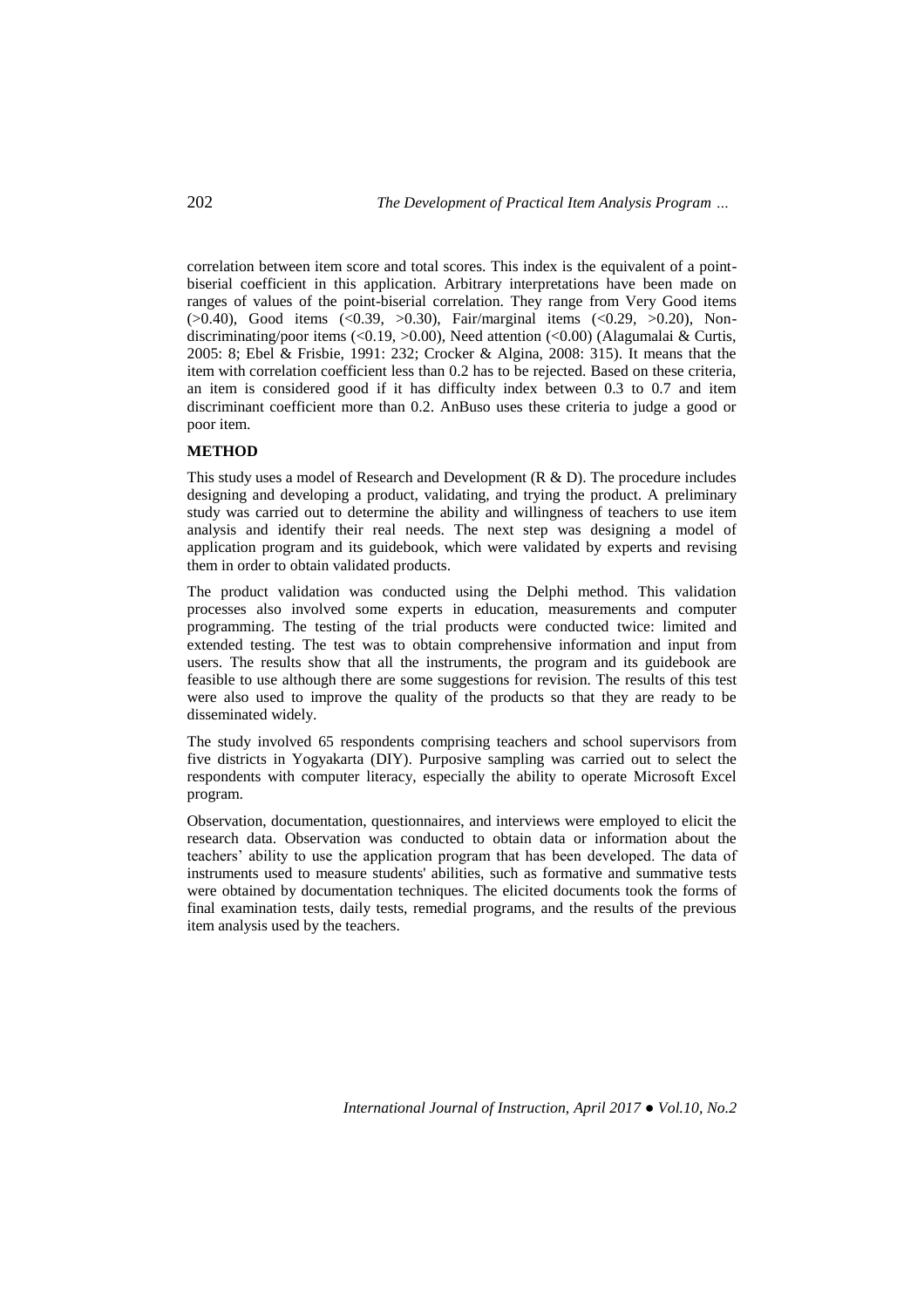| ranie i                       |  |
|-------------------------------|--|
| <b>Feasibility Categories</b> |  |

Table 1

| No             | <i>Score</i>                 | Category      |
|----------------|------------------------------|---------------|
|                | More than $M + 1.8$ SD       | Very feasible |
|                | $M + 0.6$ SD to $M + 1.8$ SD | Feasible      |
|                | $M - 0.6$ SD to $M + 0.6$ SD | Fair          |
| $\overline{4}$ | $M - 1.8$ SD to $M - 0.6$ SD | Less feasible |
|                | Less than $M - 1.8$ SD       | Not feasible  |

The questionnaire elicited feedback or suggestion from teachers, supervisors, education department officers, and education experts. The questionnaire was also developed to measure the feasibility of the program concerning its visual display, contents, usefulness, practicality, and convenience. Interviews were conducted to teachers, supervisors, education department officers, and experts to obtain information regarding the strength and drawbacks of the AnBuso program.

The data were analysesed descriptively and supported by tables and graphs. Five scales of categories were employed to measure the feasibility of the program (see Table 1).

## **FINDINGS**

The study involved 65 participants comprising teachers, supervisors and education actors. Most of them (72%) were teachers of high schools (SMA, SMK, and MA). Many of them (68%) were teachers of public schools and 57% were government employees. Respondents came from various fields of study, including Economics, Accounting, Mathematics, Social Studies, English, Indonesian, Information Technology, Chemistry, Physics, Biology, Geography, Arabic, and so on.

The willingness of the teachers to analyze test items was low (57%). Only 11% of them regularly conducted test item analysis, 20% of them often did it and 12% of them never did it. It would be important to assess why the teachers had a low willingness to analyze test items.

In general, the teachers would perform item analysis if the supervisors ordered them to do so. It means that their awareness to perform item analysis was very low. This is because they were unable to use the available program. Of course this contributed to the poor quality of test items they have developed.

This study successfully developed AnBuso program and its manual book. AnBuso was developed on Microsoft Excel program. It has been improved based on the feedback from the respondents of the present research. The AnBuso was accompanied with a manual book in Indonesian language that will help teachers take advantage of the program. It provides step-by-step instructions which are very practical for the teachers to operate the program. The book contains an introduction, contents, input and data report.

The program has undertaken some important modifications in order to be compatible with the assesments system of the 2013 curriculum. Some revisions were conducted to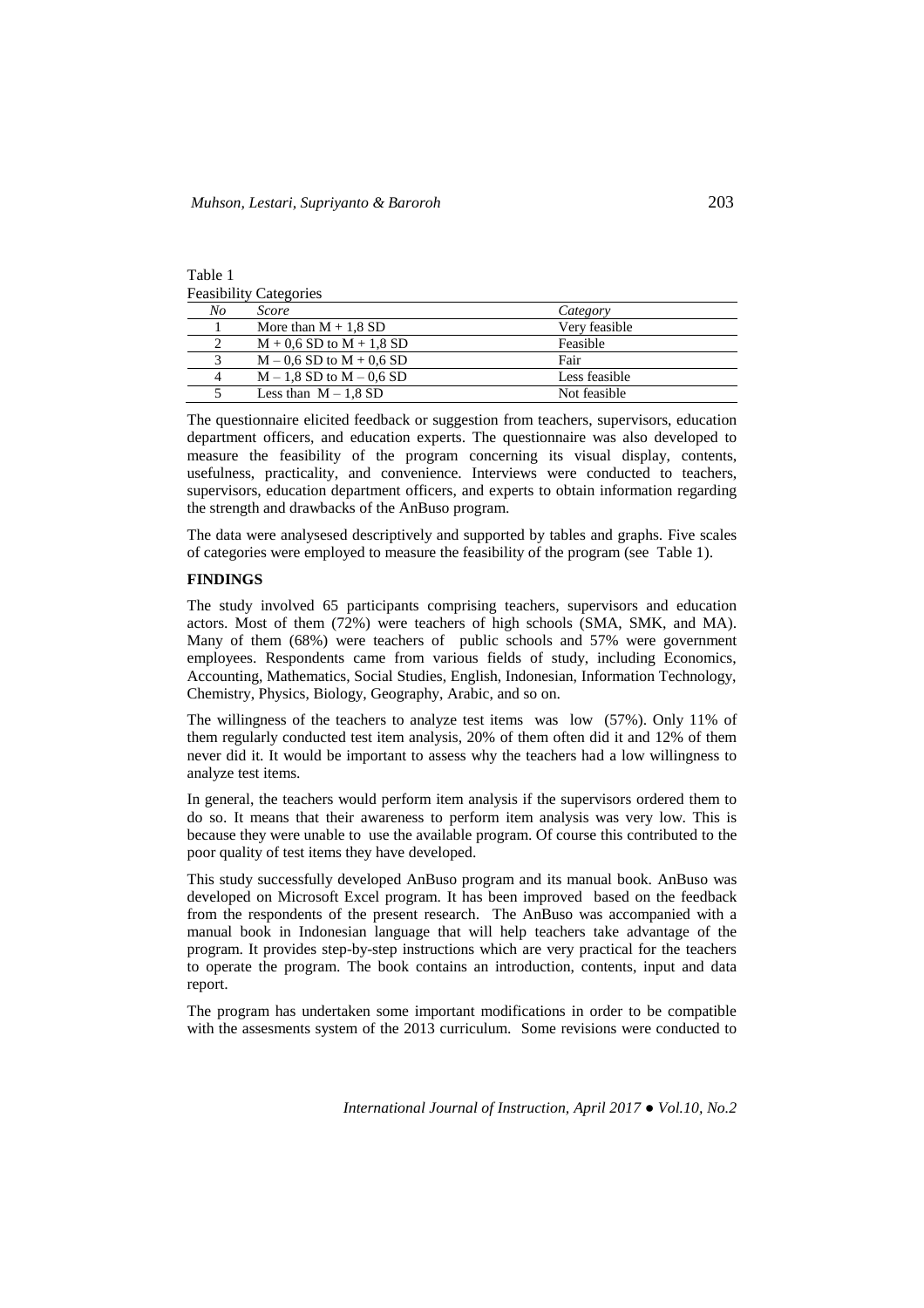improve its visual display, **Input01** spreadsheet, **Participant Reports** spreadsheet, **Participant Remedial** spreadsheet, and formula changes. The modifications on the visual displays had to be done because it had too many color variations, which have made the application less attractive. The adjustments were done not only on the input spreadsheet, but also on the report spreadsheet (see Figure 1). They were made based on the respondents' feedback.

|                         | AnBuso 5.0                                                                                                           |                    | <b>AnBuso 5.1 For Teacher</b>         |                                                                                            |                 |  |
|-------------------------|----------------------------------------------------------------------------------------------------------------------|--------------------|---------------------------------------|--------------------------------------------------------------------------------------------|-----------------|--|
|                         |                                                                                                                      |                    |                                       |                                                                                            |                 |  |
|                         | 2011-2014 by Ali Muhson                                                                                              |                    |                                       | © 2011-2014 by Ali Muhson                                                                  |                 |  |
| <b>IDENTITAS</b>        |                                                                                                                      |                    |                                       | (Hanya diperkenankan mengisi data atau menghapus tetapi tidak boleh memindah isi data atau |                 |  |
|                         | (Hanya diperkenankan mengisi data atau menghapus tetapi tidak boleh memindah isi data atau menggunakan fasilitas Cut |                    |                                       | menggunakan fasilitas Cut Paste)                                                           |                 |  |
|                         | Pastel                                                                                                               |                    |                                       |                                                                                            |                 |  |
| Data Umum               | <b>Kolom Pengisian</b>                                                                                               | <b>VALIDASI</b>    | Keterangan                            | <b>Kolom Pengisian</b>                                                                     | <b>VALIDASI</b> |  |
| Satuan Pendidikan       | SMA Negeri 80 Yogyakarta                                                                                             | lox                | Nama Kepala Sekolah                   | Mustofa, M.Sc.                                                                             | lok             |  |
| Mata Pelajaran          | Ekonomi                                                                                                              | OK                 | NIP Kepala Sekolah                    | 1972031111984031003                                                                        | OK              |  |
| Kelas/Program           | <b>XIIPS</b>                                                                                                         | OK                 | 9 Tempat Laporan                      | Yogyakarta                                                                                 | lок             |  |
| Nama Tos                | Sumatit                                                                                                              | OK                 | o Tanggal Laporan                     | 20 Agustus 2014                                                                            | lок             |  |
| <b>SK/KD</b>            |                                                                                                                      | <b>Behrn Diisi</b> | Skala Penilaian (4, 10 atau 100)      |                                                                                            | lok             |  |
| Nama Guru               | All Muhson                                                                                                           | lок                | Nilai KKM                             | 2.66                                                                                       | OK              |  |
| $11$ NIP                | 196811121999031003                                                                                                   | lox                |                                       |                                                                                            |                 |  |
| 12 Semester             | Gasal                                                                                                                | lok                | Jumiah dan Bobot Soal                 |                                                                                            |                 |  |
| 12 Tahun Pelajaran      | 2012/2013                                                                                                            | OK                 | Jumlah soal pilihan ganda (Max 50) 20 |                                                                                            | lok             |  |
| 14 Tanggal Tes          | 12 Agustus 2012                                                                                                      | OK                 | Jumlah soal essay (Max 10)            |                                                                                            | OK              |  |
| 15 Tanggal Diperiksa    | 7 September 2012                                                                                                     | OK                 | Bobot soal pilihan ganda              | <b>BO<sub>P</sub></b>                                                                      | Іок             |  |
| 16 Nama Kepala Sekolah  | Mustofa                                                                                                              | lok                | Bobot soal essay                      | 40%                                                                                        | lок             |  |
| 17 NIP Kepala Sekolah   | 1972031111984031003                                                                                                  | OK                 |                                       |                                                                                            |                 |  |
| o Tomost Langran        | Voqealisms                                                                                                           | low                |                                       |                                                                                            |                 |  |
| Input 01 hput 02        | Lap Peserta Lap Batir Pola Jawaban Butir Lap Essay Materi Remidial Pese                                              |                    | Input 01                              | Input 02 Lao Peserta Lao Butir Pola Jawaban Butir Lao Essay Materi Remidial Pese           |                 |  |
| Previous visual display |                                                                                                                      |                    | New visual display                    |                                                                                            |                 |  |
|                         |                                                                                                                      |                    |                                       |                                                                                            |                 |  |

Figure 1

The spreadsheet of Input01 before and after modifications



# Figure 2

Grade revision

AnBuso has been adjusted to assessment system of the 2013 curriculum of the secondary education levels in Indonesia so that it accommodates Indonesian teachers'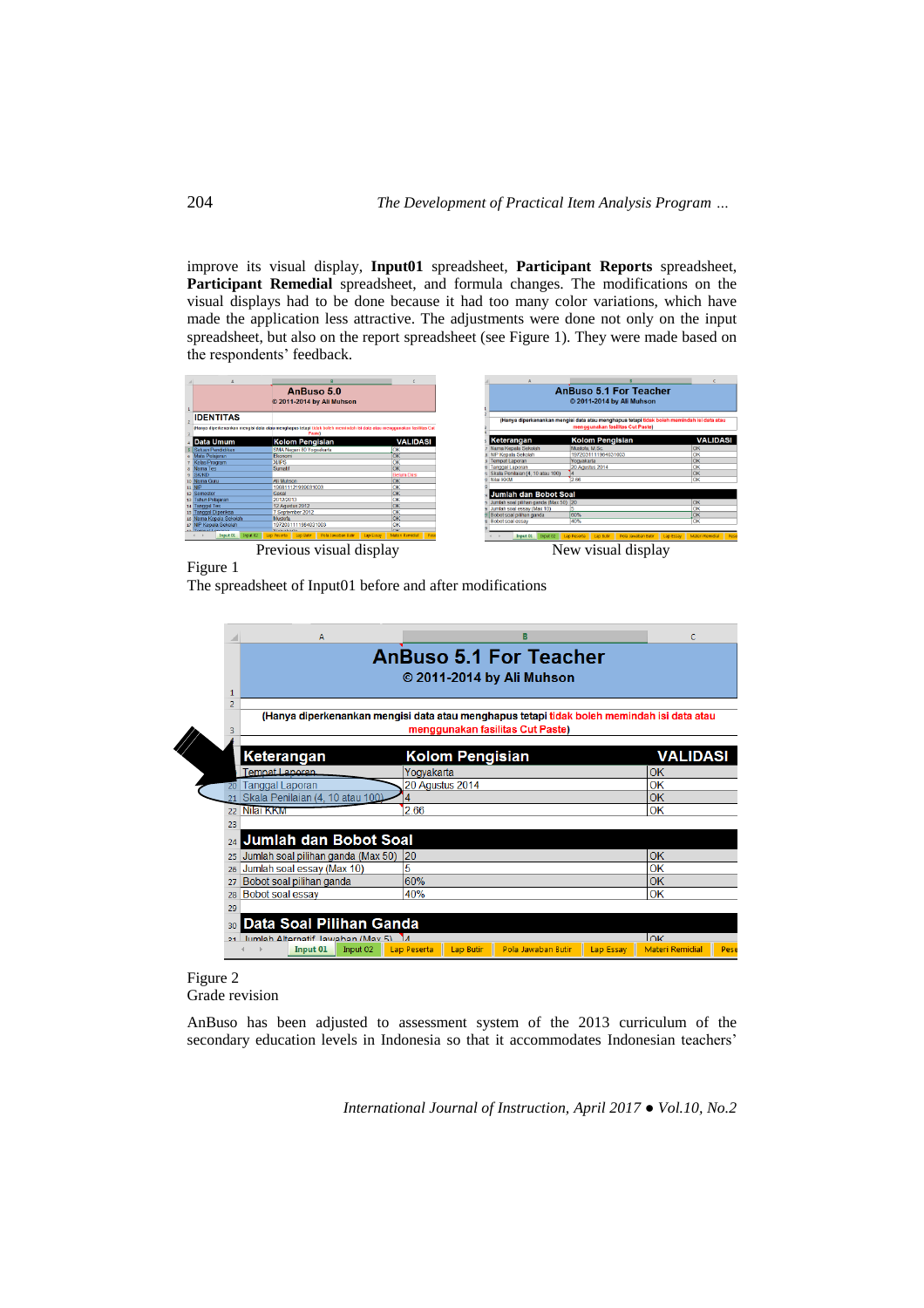needs. Some amendments were also made on the assessment scales. In the previous model, the grading scales were 1-10 and 1-100. To cater for the assessments system of the 2013 curriculum, the new model provides a 1-4 grade scale (see Figure 2).

Basically the purpose of the item analysis is to determine the quality of the test items and obtain information about the assessment results so that teachers can make a followup plan such as remedial and enrichment teaching. The program also provides information about the students who are included in the remedial and enrichment group.

Figure 3 shows the general overview of the AnBuso system. Basically the program is divided into three components: input, process and output. Data input consists of **Input 01** which takes general data, and **Input 02** which contains the identity of students and their answers. The data entered into the **Input 01** spreadsheet include the School Name, Subject, Class/Program, Name of test, SK/KD, Name of the Teacher, Teacher's NIP, Semester, Academic Year, Test Date, Inspected Date, name of the school Principal, Principal's NIP, Reporting Place, Reporting Date, Grades (10 or 100), the score of Minimum competence criteria (KKM), Objective Test Data, and Essay Test Data. The data entered into the **Input 02** spreadsheet include Students Name, Gender ( $M = Male$ ,  $F =$  Female), Multiple Choice Answer Sheet, and Essay Score. Whenever the data are entered in the input 01 and input 02 spreadsheets, the program will automatically generate a complete report consisting of:



Flowchart Diagram Revision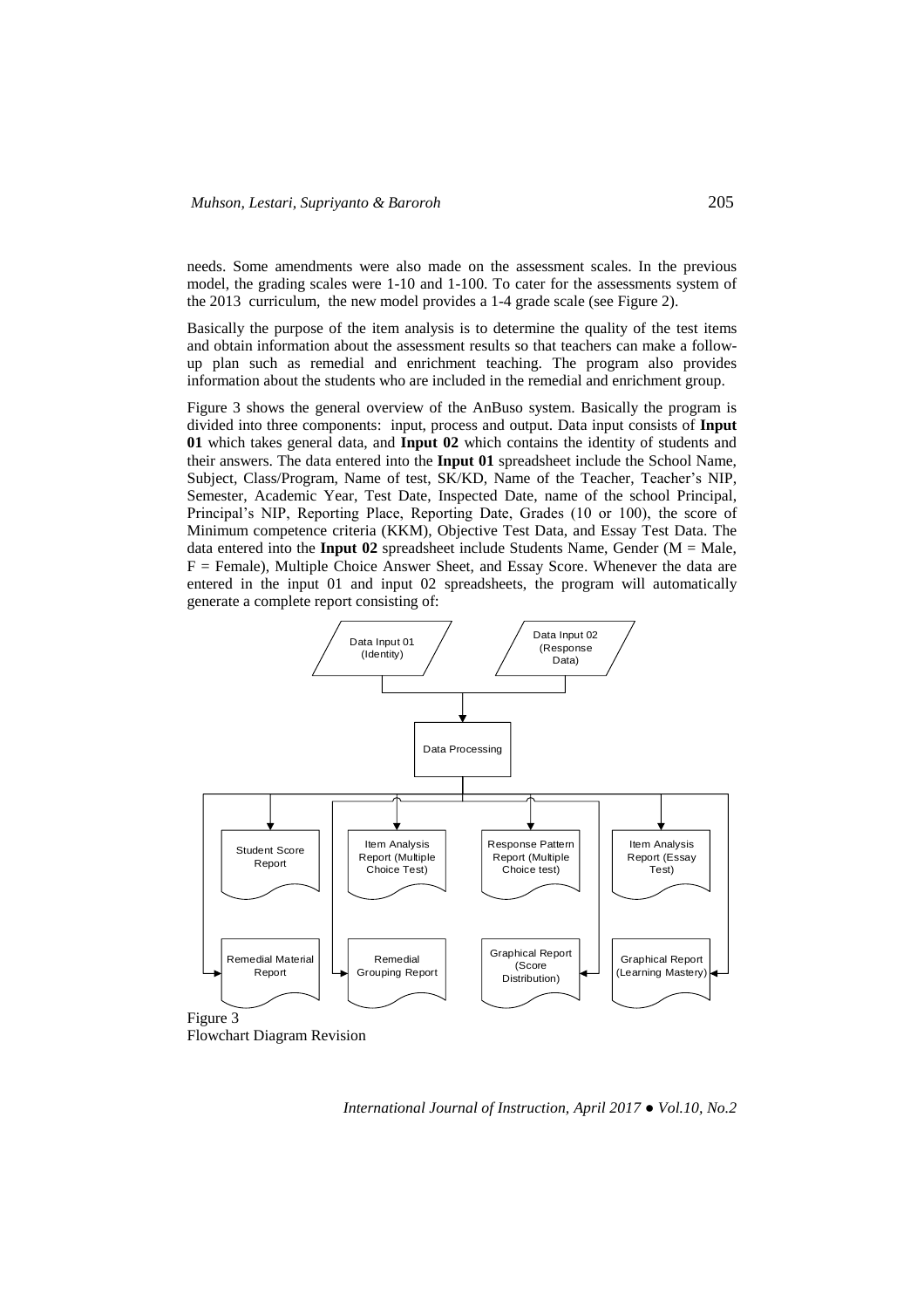- 1. **Student Report Sheet** which displays list of test scores. The list contains the name of student and gender, number of items answered correctly and incorrectly, objective test score, essay test score, final score, and description (passed and failed), The other information in this sheet is the total number of the students, the number (percentage) of students who passed the tests, the minimum scores, maximum scores, average scores, and the standard deviation.
- 2. **Item Report Sheet** which shows the result of Multiple Choice Analysis. It contains Discriminant Index, levels of difficulty, Malfunction Distractors, and Conclusion of item in multiple choice test.
- 3. **Response Pattern Report Sheet** which contains Distribution of the answers of Multiple Choice tests.
- 4. **Essay Report Sheet** that contains Discriminant Index, levels of difficulty, and Conclusion of item in essay test.
- 5. **Remedial Material Reports Sheet** which contains materials for Individual and Classical Remedial tests.
- 6. **Remedial Group Reports Sheet** which contains the grouping of participants who take remedial tests.
- 7. **Graphics Sheet** which contains charts of minimum competence criteria (KKM) score distributions, and the proportions of the learning mastery.



#### Figure 4

The results of the feasibility test

The results of the feasibility test showed that AnBuso program, developed in this study, was considered very feasible by the respondents. Of the total respondents, 51% said that it is feasible, 46% stated it is very feasible and the rest stated it is quite feasible. This shows that the program has a high usefulness in helping teachers perform item analysis.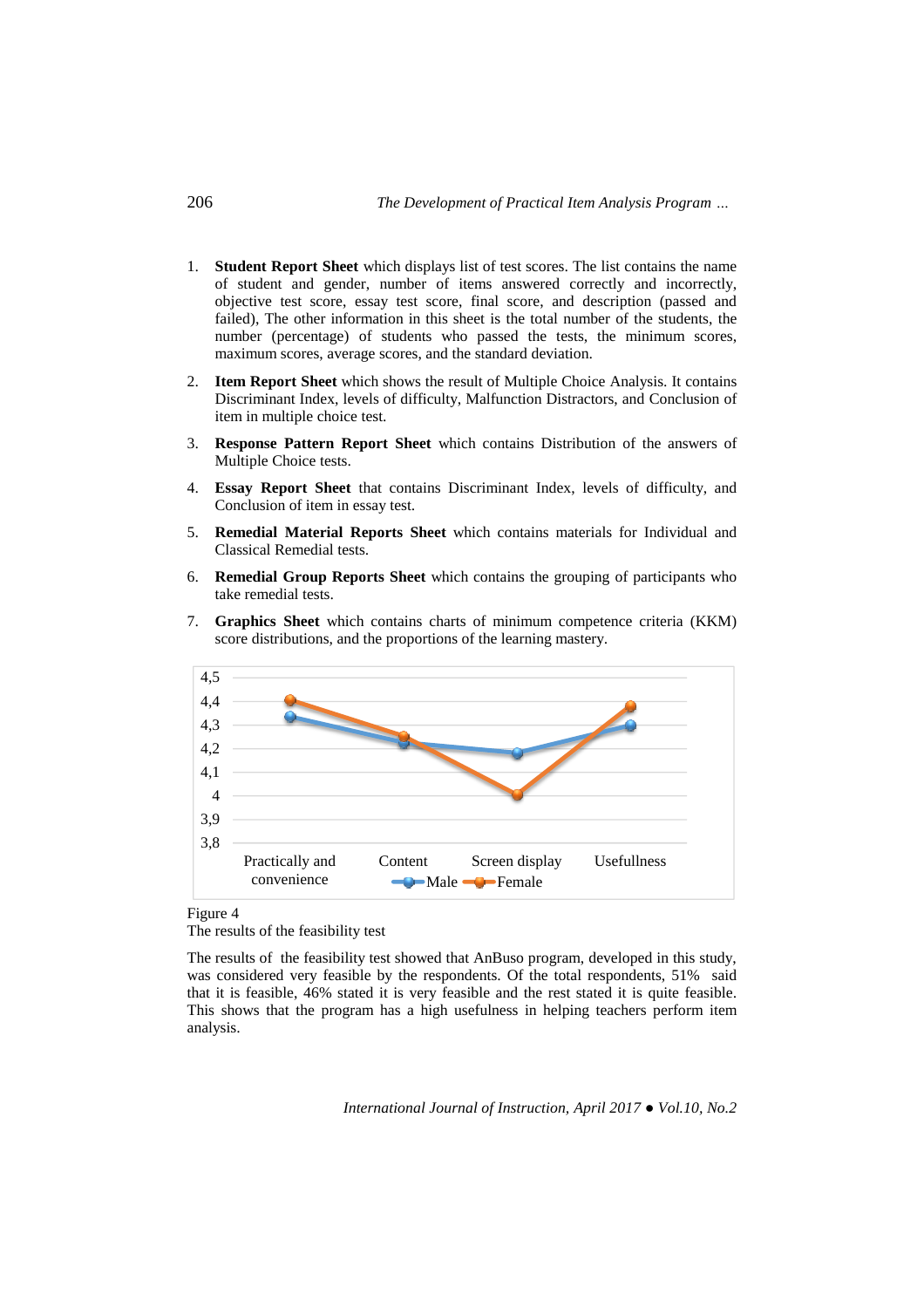The aspect that gets the highest score is its practicality or convenience, and usefulness. The lowest rated aspect is the visual graphic display (see Figure 4). As the respondents reported, the AnBuso is very practical to assist them analysing test items and it really provides them with complete information. The program is able to analyze not only multiple choice test but also essay tests. The results of the test-item analysis are presented in the forms of report, therefore it is very easy for teachers to interpret them.

## **CONCLUSION**

This study successfully developed AnBuso based on CTT, which can be used by Indonesian teachers to analyse items practically. It is developed on Microsoft Excel program. It contains data input spreadsheet, data processing spreadsheet, and analysis report sheet in tables and chart. AnBuso is considered as very feasible program regarding its practicality and convenience, usefulness, and contents, while its screen display is considered only feasible. As AnBuso is very feasible and very useful, it should be disseminated more widely to Indonesian teachers. It needs to be upgraded periodically in order to fulfil teachers' future need.

## **REFERENCES**

Alagumalai, S. & Curtis, D.D. (2005). Classical test theory. Alagumalai, S., et.al. (Eds.). *Applied rasch measurement: A book of exemplars*. Norwell, MA: Springer.

Allen, M.J., & Yen, W.M. (1979). *Introduction to measurement theory.* Monterey, California: Brookd/Cole Publishing Company.

Anderson, L.W. (2003). *Classroom assessment: enhancing the quality of teacher decision making.* New Jersey: Lawrence Erlbaum Associates, Inc.

Banta, T.W., & Palomba, C.A. (2014). *Assessment essentials: Planning, implementing, and improving assessment in higher education.* San Fransisco: Jossey-Bass.

Berk, R.A. & Griesemer, H.A. (1976). Iteman: An item analysis program for tests, questionnaires, and scales. *Educational and Psychological Measurement, 36,* 189-191

Bers, T.H. (2008). The role of institutional assessment in assessing student learning outcomes. *New Directions for Higher Education, 141,* 31-39.

Crocker, L & Algina, J. (2008). *Introduction to classical and modern test theory*. Ohio: Cengage Learning.

Croudace, T., Ploubidis, G. & Abbot, R. (2005). BILOG-MG, MULTILOG, PARSCALE and TESTFACT: 4 programs on CD with single volume manual combining reference guide and users guide (program examples: Input and output). *British Journal of Mathematical and Statistical Psychology, 58,* 193-195.

Darling-Hammond, L. (2014). *Next generation assessment: Moving beyond the bubble test to support 21st century learning.* San Fransisco: Jossey-Bass.

Ebel, R.L. & Frisbie, D.A. (1991). *Essential of educational measurement (5th Edition).* New Delhi: Prentice-Hall, Inc.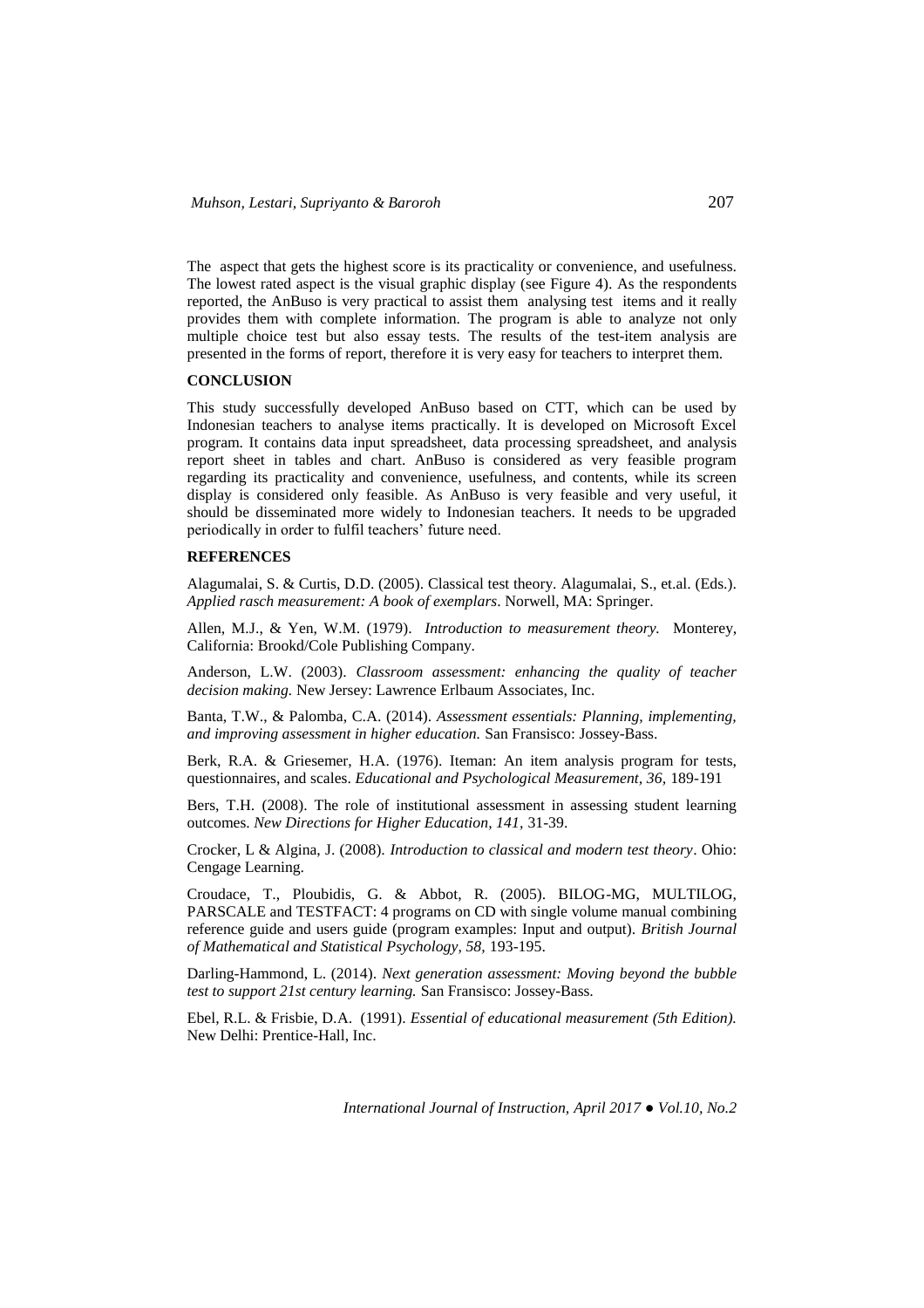Guliker, J.T., Bastianes, T.J., & Kirschner, P.A. (2004). A five-dimensional framework for authentic assessment. *Educational Technology Research and Development, 52*(3), 67-86.

Hambleton, R.K. & Swaminathan, H. (1985). *Item response theory.* Boston, MA : Kluwer Inc.

Kaplan, R.M. & Saccuzzo, D.P. (2005) *Psychological testing: Principles, applications, and issues, 6th edition*. Belmont, CA: Thomson Wadsworth.

Kubiszyn, T., & Borich, G.D. (2013). *Educational testing and measurement: classroom application and practice (10th Ed.).* New Jersey: John Wiley & Sons, Inc.

Mehrens, W.A. & Lehmann, I.J. (1991). *Measurement and Evaluation in Education and Psychology, (4th Ed.*), Orlando, FL: Harcourt Brace Jovanovich.

Metronews. (2014). Ini delapan masalah dalam implementasi kurikulum 2013. Retrieved October 19, 2014, from Metronews: News.metronews.com.

Miller, M.D., Linn, R.L., & Gronlund, N.E. (2009). *Measurement and assessment in teaching (10th edition).* New Jersey: Pearson Education Inc.

Nunnally, J.C., & Bernstein, I.H. (1994). *Psychometric theory (3th edition).* New York: McGraw-Hill, Inc.

Puskur. (2008). *Model penilaian kelas kurikulum berbasis kompetensi.* Jakarta: Balitbang Depdiknas.

Raymond, J.E., Homer, C.S., Smith, R., & Gray, J.E. (2012). Learning through authentic assessment: An evaluation of a new development in the undergraduate midwifery curriculum. *Nurse Education in Practice, 13*(5), 471-476.

Republika. (2014). Implementasi kurikulum 2013 masih dibayangi banyak masalah. Retrieved November 18, 2014, from Republika: www.republika.co.id.

Russell, M.K., & Airasian, P.W. (2012). *Classroom assessment: concepts and applications (7th Ed.).* New York: McGraw-Hill.

Stiggins, R.J., & Chappuis, J. (2012). *An introduction to student involved assessment for learning (6th Ed).* Boston: Pearson assessment training institute.

Susilowati. (2013). Kurikulum 2013, 87 persen guru kesulitan cara penilaian. Retrieved November 18, 2014, from UNNES: http://unnes.ac.id.

Tempo. (2013). Problematika implementasi kurikulum 2013. Retrieved July 10, 2013, from Tempo: www.tempo.co.

Tempo. (2014). Kurikulum 2013, Apa Saja Kendalanya? Retrieved August 16, 2014, from Tempo: www.tempo.co.

Wiberg, M. (2004). Classical test theory vs. Item response theory: an evaluation of the theory test in the Swedish driving-license test. UMEA Universitet.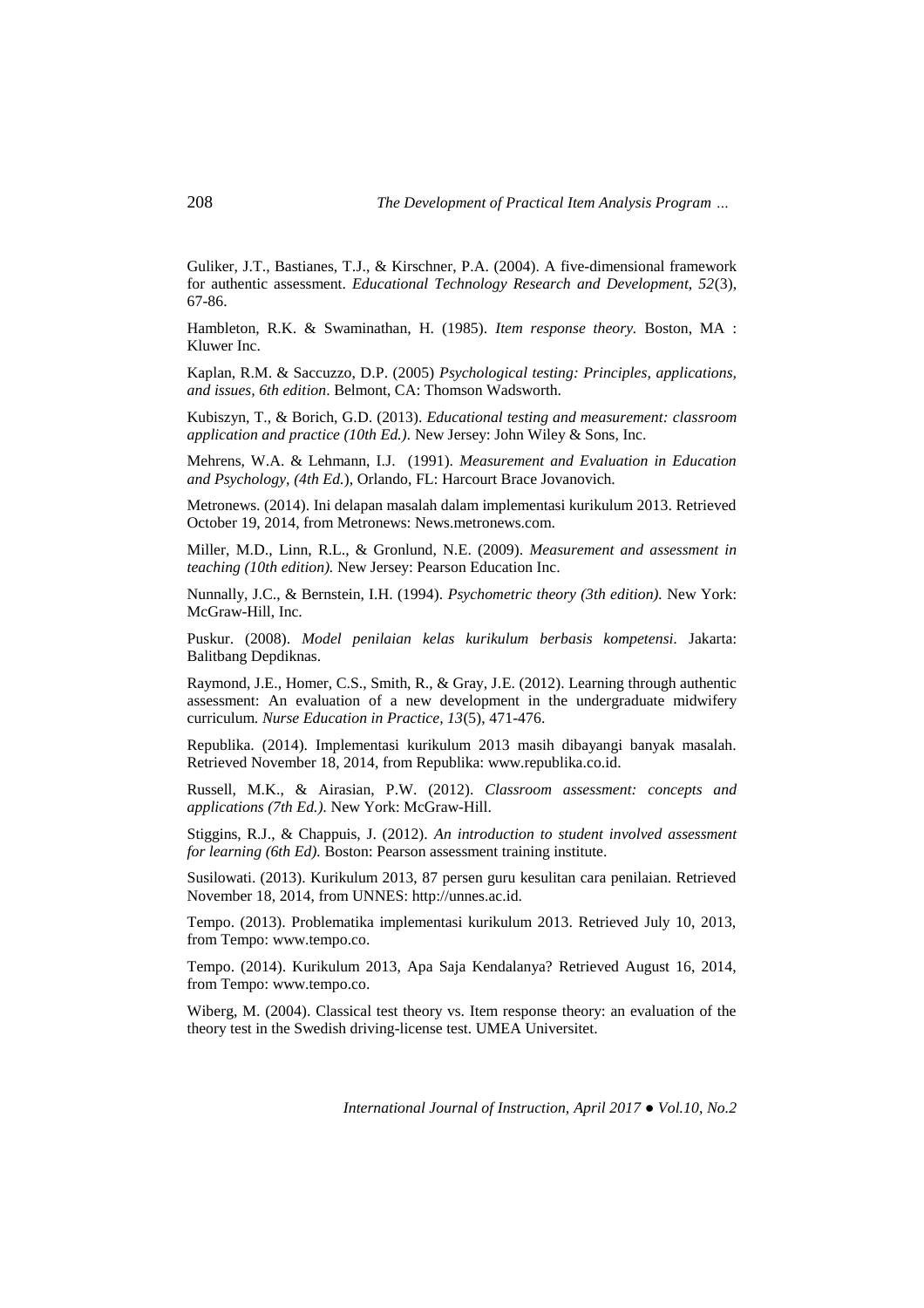#### **Turkish Abstract Endonezyalı Öğretmenler İçin Uygulamalı Madde Analizi**

Madde analizi öğrenmenin değerlendirilmesinde önemli bir role sahiptir. Madde analiz programı eğitimin etkililiğini ve öğrenci başarısını ölçmek için uygulanır. Bu çalışma bir madde analiz programı geliştirerek programın uygulanabilirliğini öçmeyi amaçlamıştır. Çalışmada, Araştırma ve Geliştirme (R&D) modeli kullanılmıştır. İşlem basamakları, ürün dizaynı ve geliştirilmesi, ürünün onaylanması ve test edilmesi aşamalarından oluşmaktadır. Veriler belgeleme, anketler ve görüşmeler yoluyla toplanmıştır. Bu çalışmada, başarılı bir şekilde AnBuso adı verilen klasik test teorisine (CTT) dayalı bir madde analiz programı geliştirilmiştir. Program Endonezyalı öğretmenlerin madde analizi yapmaları için uygun ve uygulanabilir bulunmuştur.

Anahtar Kelimeler: uygunluk, madde analiz programı, AnBuso, öğretmenler, öğrenmenin değerlendirilmesi, öğrenci başarısı, eğitimin etkililiği

#### **French Abstract**

#### **Le Développement de Programme d'Analyse d'Article Pratique pour Professeurs indonésiens**

L'analyse d'article a des rôles essentiels dans l'évaluation apprenant. Le programme d'analyse d'article est conçu pour mesurer l'accomplissement d'étudiant et l'efficacité d'instruction. Cette étude a été visée à se développer l'analyse d'article programme et vérifie sa faisabilité. Cette étude utilise une Recherche et développement (la R et D) le modèle. La procédure inclut la conception et le développement d'un produit, une validation et un test du produit. Les données ont été rassemblées par des documentations, des questionnaires et des entretiens. Cette étude a avec succès développé le programme d'analyse d'article, à savoir AnBuso. Il est développé basé sur la théorie classique de test (CTT). C'était pratique et applicable pour des professeurs indonésiens pour analyser des articles de test items.

Mots Clés: faisabilité, programme d'analyse d'article, AnBuso, professeurs, apprenant évaluation, accomplissement d'étudiant, efficacité d'instruction

## **Arabic Abstract**

# **تطوير برنامج تحليل البند العملي ا للمعلمين االندونيسي**

تحليل العنصر لديه دورا أساسيا في تقييم التعلم. تم تصميم برنامج تحليل البند لقياس التحصيل العلمي للطالب وفعالية التعليم. وتهدف هذه الدراسة إلى تطوير برنامج البند التحليل والتحقق من جدواه. تستخدم هذه الدراسة نموذج البحث والتطوير & R( .(Dويشمل اإلجراء تصميم وتطوير المنتج والتأكد من صحتها، واختبار المنتج. تم جمع البيانات من خالل الوثائق، واالستبيانات، والمقابالت. هذا نجحت في تطوير برنامج تحليل البند الدراسة، وهي .AnBuso يتم تطويره على أساس نظرية االختبار الكالسيكية .(CTT (وكانت عملية وقابلة للتطبيق للمعلمين االندونيسي لتحليل بنود االختبار.

الكلمات الرئيسية: الجدوى، برنامج البند التحليل، AnBusoوالمعلمين وتقويم التعلم، تحصيل الطلاب، والفعالية التعليمية